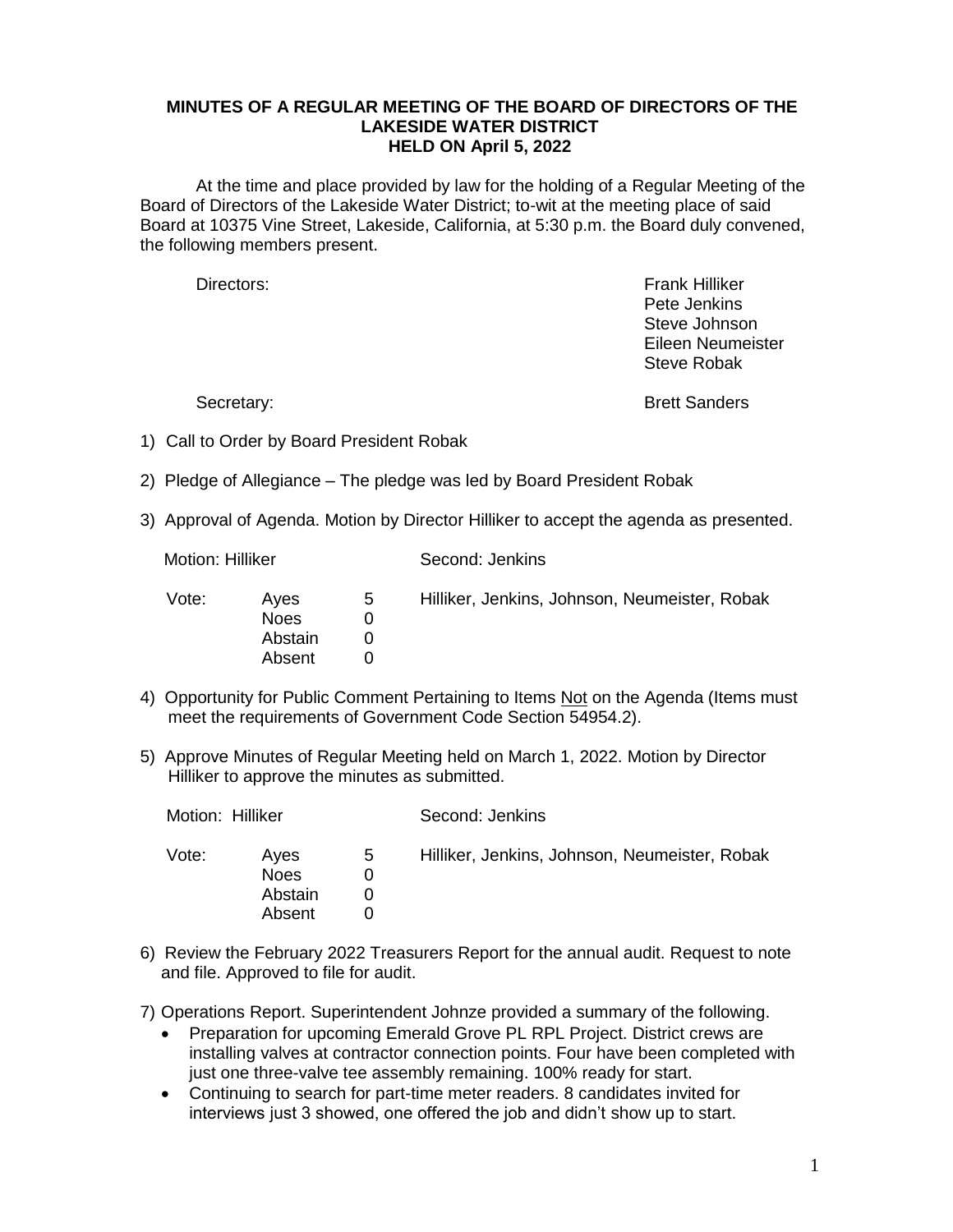- Work with Helix WD for main repairs. Removed the first section of highline material and preparing second set up temporary highline on East Lakeshore up to Maine Ave. First location was Lakeshore Dr. west of Channel Road.
- Well #5 has not been able to be put into service. Planning to pull well and have a firm that specializes in groundwater analysis and rehab procedures analyze our water and provide recomendations.
- Backhoe Memorandum; Request to purchase a used backhoe is submitted for Board approval today.
- County of San Diego: Ashwood and Mapleview: 100% ready for the County to start the project.

Main break – 0, Service leak – 1 poly service leaks, Fire hydrant damage - 0

8) Consider Resolution 22-01 Requesting Formal Terms and Conditions from the San Diego Water Authority and Metropolitan Water District for the Concurrent Annexation of Territory to Said Agencies for the Yerba Valley Annexation. General Manager Sanders provided a summary of the annexation and that it is revised from a prior approval in October 2018. The current request is for 17 parcels totaling 80.4 acres. Motion by Director Hilliker to approve the proposed Resolution as submitted and to direct the General Manager to continue the submittal process with the San Diego County Water Authority.

| Motion: Hilliker |                                          |   | Second: Johnson                               |  |
|------------------|------------------------------------------|---|-----------------------------------------------|--|
| Vote:            | Aves<br><b>Noes</b><br>Abstain<br>Absent | 5 | Hilliker, Jenkins, Johnson, Neumeister, Robak |  |

9) Consider Resolution 22-02 Approving the Reimbursement Agreement for "Community Facilities District No. 2022-01 (Yerba Valley Annexation)" submitted by the Yerba Valley Annexation group to proceed with the formation of a Community Facility District per Administrative Code 16.1 "Goals and Policies for Community Facilities Districts". The General Manager provided a summary of what the formation of a CFD will do for the Yerba Valley Group and that the new Mello Roos will provide payment to the District for the amount of the final loan amount by the United States Department of Agriculture. Motion by Director Jenkins to approve Resolution 22-02 as submitted.

| Motion: Jenkins |                                          |   | Second: Hilliker                              |  |
|-----------------|------------------------------------------|---|-----------------------------------------------|--|
| Vote:           | Aves<br><b>Noes</b><br>Abstain<br>Absent | 5 | Hilliker, Jenkins, Johnson, Neumeister, Robak |  |

10) Consideration to Approve Resolution 22-03 accepting a bid by Cass Construction, Inc. for the Emerald Grove Pipeline Replacement Project in the amount of 1,925,544.35. General Manager Sanders provided a summary of the eight bids received and what was compared within each bid to reach a recommendation to approve Cass Construction as the lowest responsible bid received. Motion by Director Johnson to approve the bid by Cass Construction, Inc. dba Cass Arrieta and Resolution 22-03 as presented.

Motion: Johnson Second: Jenkins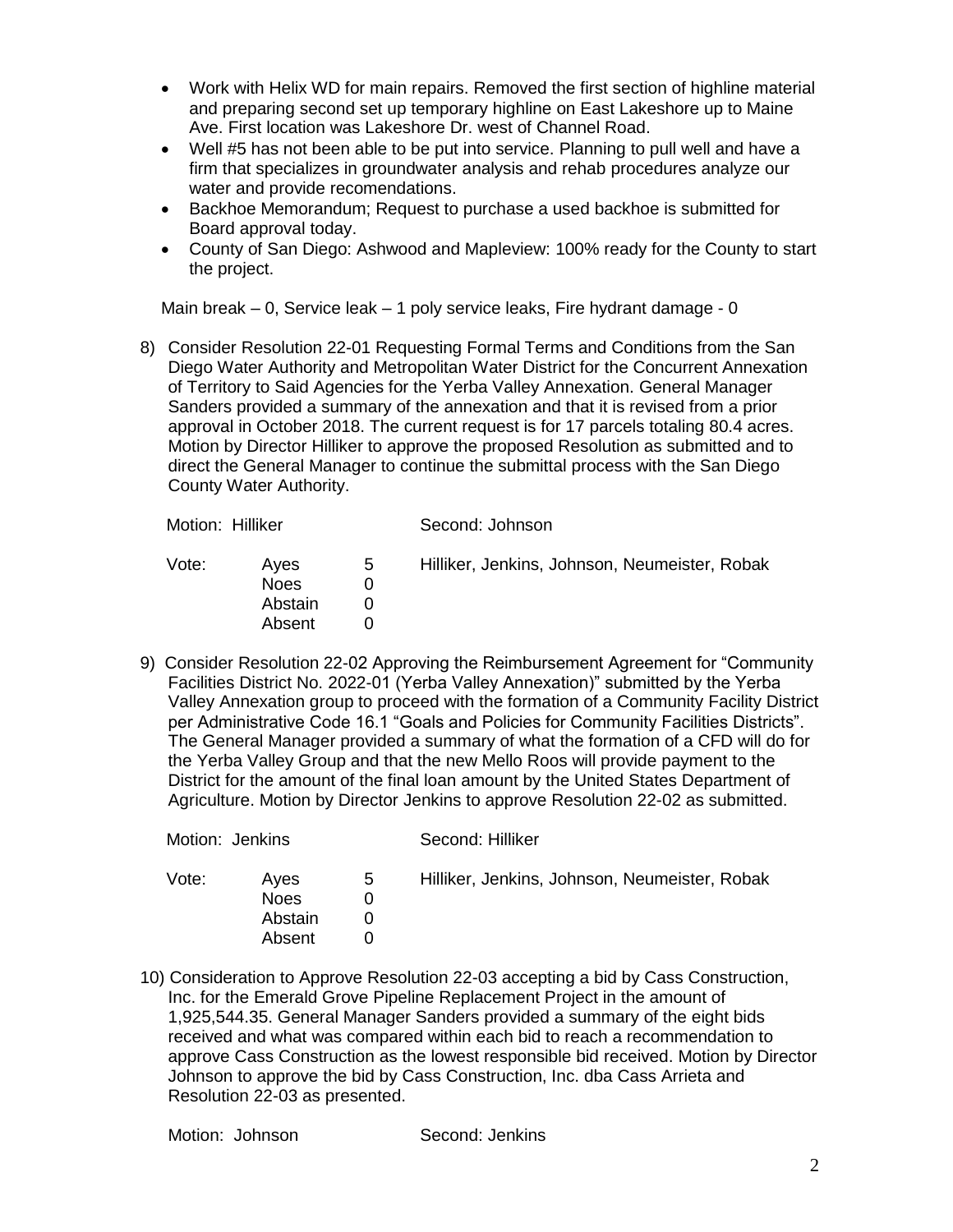| Vote: | Aves        | 5 | Hilliker, Jenkins, Johnson, Neumeister, Robak |
|-------|-------------|---|-----------------------------------------------|
|       | <b>Noes</b> |   |                                               |
|       | Abstain     |   |                                               |
|       | Absent      |   |                                               |

11) Consider proposals to purchase a new (used) backhoe to replace the District's 1987 Case 580K backhoe. Superintendent Johnze provide a summary of the quotations received, and why it is recommended to approve the purchase of the 2019 John Deere model 310LEP backhoe in the amount of \$111,168.13 from RDO Equipment Sales. Motion by Director Hilliker to approve the purchase as presented.

| Motion: Hilliker |                                          | Second: Jenkins |                                                 |  |
|------------------|------------------------------------------|-----------------|-------------------------------------------------|--|
| Vote:            | Aves<br><b>Noes</b><br>Abstain<br>Absent |                 | 5 Hilliker, Jenkins, Johnson, Neumeister, Robak |  |

12) Approve Notice of Completion for the Coating and Paint Repair for the Johnson Lake Water Storage Reservoir. The General Manager provided a brief summary of the Notice of Completion procedure and that it provides an end date for any liens against the project. Motion by Director Jenkins to approve the Notice of Completion as presented.

| Motion: Jenkins |                                          | Second: Neumeister                              |
|-----------------|------------------------------------------|-------------------------------------------------|
| Vote:           | Aves<br><b>Noes</b><br>Abstain<br>Absent | 5 Hilliker, Jenkins, Johnson, Neumeister, Robak |

13) Consider Distribution of the Joint Powers Insurance Agency Retrospective Premium Adjustment as per Administrative Code 8.1-7 (G), Premium Refund Reward Program. The General Manager provided an overview of how the insurance program is reviewed each year to determine if past premiums can be released back to the District and if so, how they may be distributed to the employees per the District's award program for continued safe work practices per district policy. Motion by Director Jenkins to approve the refund distribution as allowed by the Refund Reward Program in the amount of \$8,357.70 at the direction of the General Manager.

| Motion: Jenkins |                                          | Second: Johnson |                                                 |  |
|-----------------|------------------------------------------|-----------------|-------------------------------------------------|--|
| Vote:           | Aves<br><b>Noes</b><br>Abstain<br>Absent |                 | 5 Hilliker, Jenkins, Johnson, Neumeister, Robak |  |

14) Presentation of the Long Range Planning Report - 2022 Strategic Plan. General Manager Sanders provided a draft report that highlighted the District's Mission Statement, conveyed the District Vision, Commitments to the District Employees and Strategic Goals. The Report details seven specific Strategic Goals that are described with benchmark successes and long term outcomes to be used as future goals. Sanders provided a detailed summary of all seven goal outcomes. The goal of the